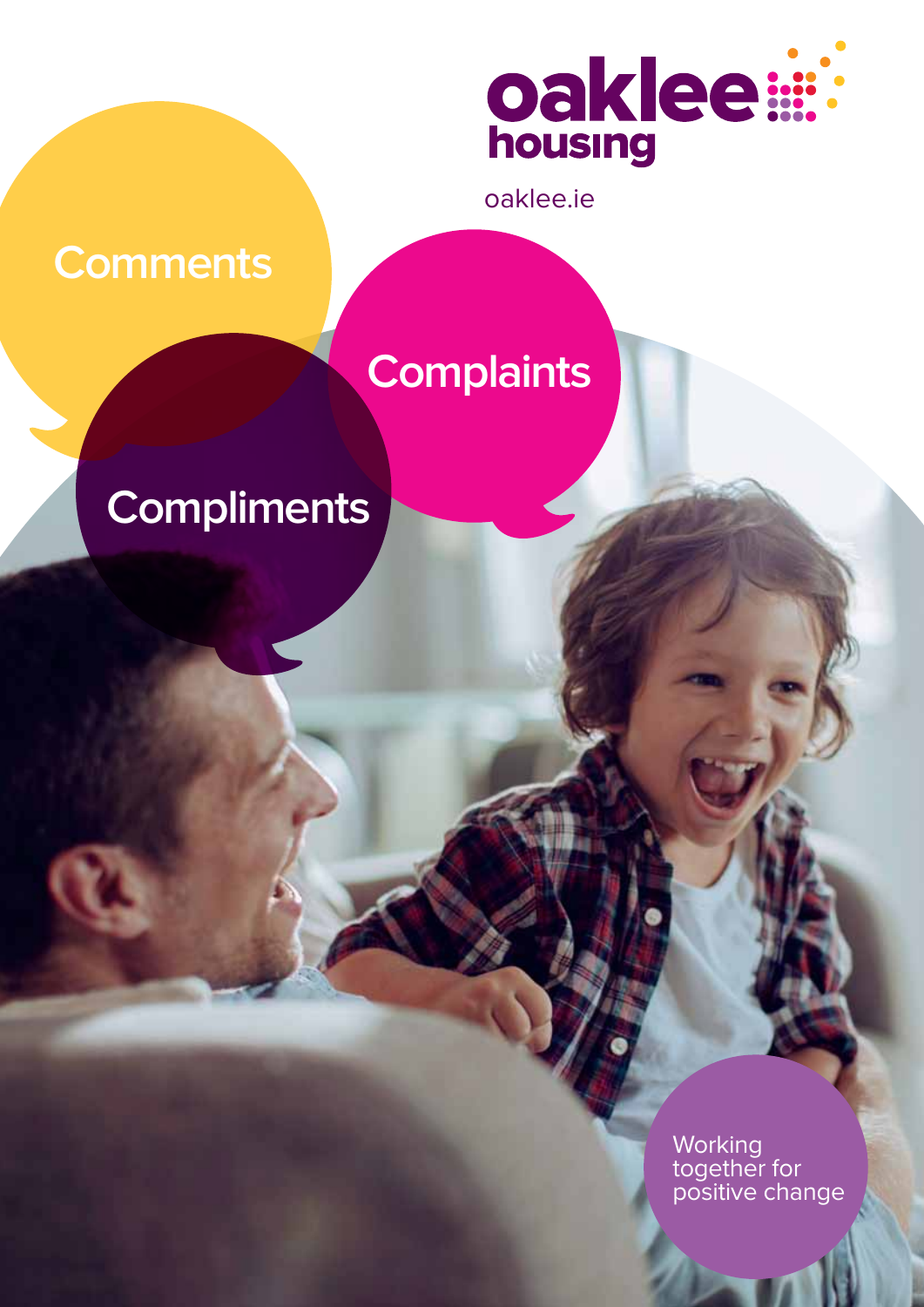### Stage 1

- Once you register your complaint with the Customer Services Officer you will be sent a letter of acknowledgement on the date of receipt. **Stage 1**<br>
Stage 1<br>
Stage 1<br>
Nonce you register<br>
your complaint with the<br>
Customer Services Offi<br>
you will be sent a letter<br>
of acknowledgement<br>
on the date of receipt.<br>
Your complaint will be<br>
passed to a Senior<br>
Manager
- • Your complaint will be passed to a Senior Manager nominated by Chief Executive Officer.
- We aim to respond to you



### Complaints, Compliments and Comments

**If you would like to provide feedback on any of our services, please use the contact form on our website: oaklee.ie, send an e-mail to enquiries@ oakleehousing.ie or send in a letter to our Head Office.** 

We define a complaint as 'any oral or written expression of dissatisfaction by any person, however made, about the service, action or inaction of Oaklee Housing or its officers which requires a response'.

#### **COMPLAINTS**

#### **How to Complain**

- • Contact Form
- • By telephone: **01 400 2650**
- In person or in writing to:

The Association has implemented a dedicated Customer Services Centre for you to report repairs or make general housing enquiries.

You can make a complaint using the following methods:

#### **Oaklee Housing 132 James's street Dublin**

**D08 PK25**

Our first action will be to consider if we can resolve your concern immediately. If we can't, we will register your complaint. We aim to acknowledge all complaints within one working day.

#### **Local Resolution**

Problems can be raised informally in the first instance. Please discuss your concerns with your Scheme Coordinator, Housing Officer, Property Services Officer or Development Officer. Where a complainant is unhappy with the initial response, he or she has the opportunity to appeal to a higher level within Oaklee Housing. We will fully investigate all reasonable complaints made about our service and aim to find a solution as quickly as possible. Where we cannot resolve the issue immediately, you can ask to have your complaint dealt with through our three stage complaints procedure.



- • If you are not satisfied with the outcome of your complaint you must contact Oaklee Housing within 28 days from the date of the Stage 1 response informing us as to why you are dissatisfied and how you would like us to resolve it.
- We will forward your complaint to the Chief Executive Officer who will review and investigate.
- We will reply to you within 28 working days.

### Stage 2

#### **We want to hear from you if you have any comments, suggestions or compliments about our services or staff.**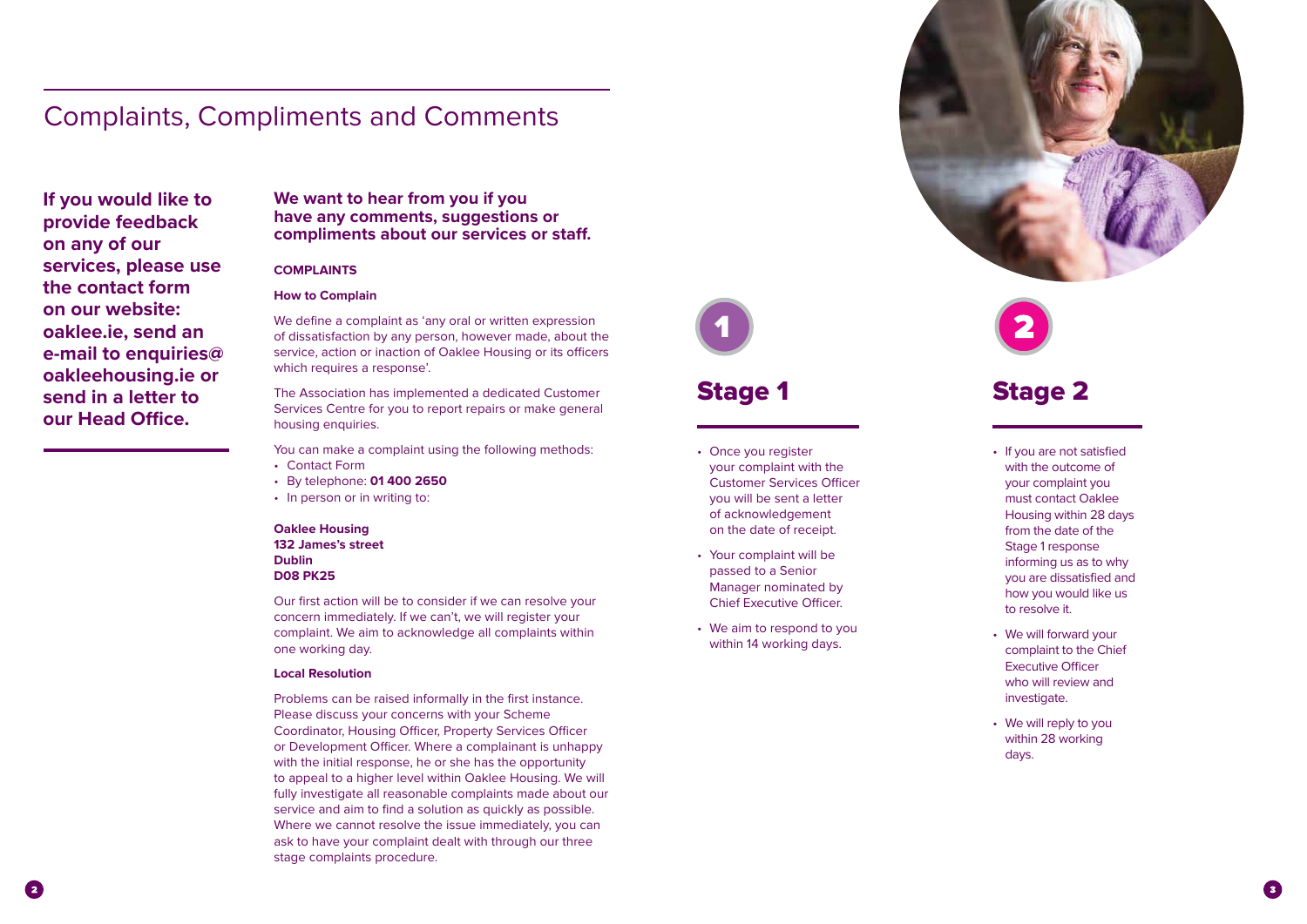Once our internal complaints procedure has been completed, you have the right to take your complaint to the Residential Tenancies Board.

There are two methods of Dispute Resolution available via the Residential Tenancies Board.

**Mediation:** The aim of Mediation is to give both parties a shared understanding of the problem so they can work towards reaching a mutually satisfactory resolution of the matter. If the Mediation is not successful, one or both parties can apply to have the dispute dealt with by a Tenancy Tribunal.

#### **OR**

**Adjudication:** At Adjudication, both parties present their evidence to an Independent Adjudicator who makes a determination on the issues in dispute where no agreement can be reached. The Adjudicators decision is binding unless there is an appeal to a Tenancy Tribunal.

# Next Steps

The Residential Tenancies Board is completely independent of Oaklee Housing. Oaklee Housing will cooperate fully in the course of any investigation carried out by the Residential Tenancies Board.

#### **You can contact the RTB by telephone, email or post.**

Phone the RTB: 9:00am to 5.00pm Monday to Friday - 0818 30 30 37

E-mail - Dispute Resolution queries: disputes@rtb.ie

Website www.rtb.ie

RESIDENTIAL TENANCIES BOARD, PO BOX 47, CLONAKILTY, COUNTY CORK.



# **Compliments**

# **Comments**

## **Complaints**

#### **Group, Third Party and Anonymous Complaints**

Where a group of tenants, housing applicants or another group of individuals make a complaint we will request a "lead complainant" to be nominated with whom we can liaise.

Any person who makes a complaint on behalf of another tenant, housing applicant etc, will be asked to provide the name and address of that person and their desired resolution.

All correspondence will be copied to the person being represented.

If a tenant, housing applicant etc, contacts us to complain but wishes to remain anonymous we will respect this decision and investigate the complaint in the normal manner. We will close the complaint once we have investigated and taken any necessary actions.

#### **Persistent and Malicious Complaints**

We have a duty to use our time and resources as effectively as possible and tenants have a responsibility to behave reasonably. We will regularly monitor and review our Complaints Policy to ensure that it continues to meet our corporate objectives, and is fair and equitable.

We reserve the right to deal with some complaints in a different manner, for example; if it is being pursued in an unreasonable manner, or unreasonably raising matters which have already been responded to, we may consider a different course of action to achieve a resolution. We consider the actions of persistent or unreasonable complainants to be unacceptable when they take up what we regard as being a disproportionate amount of time and resources.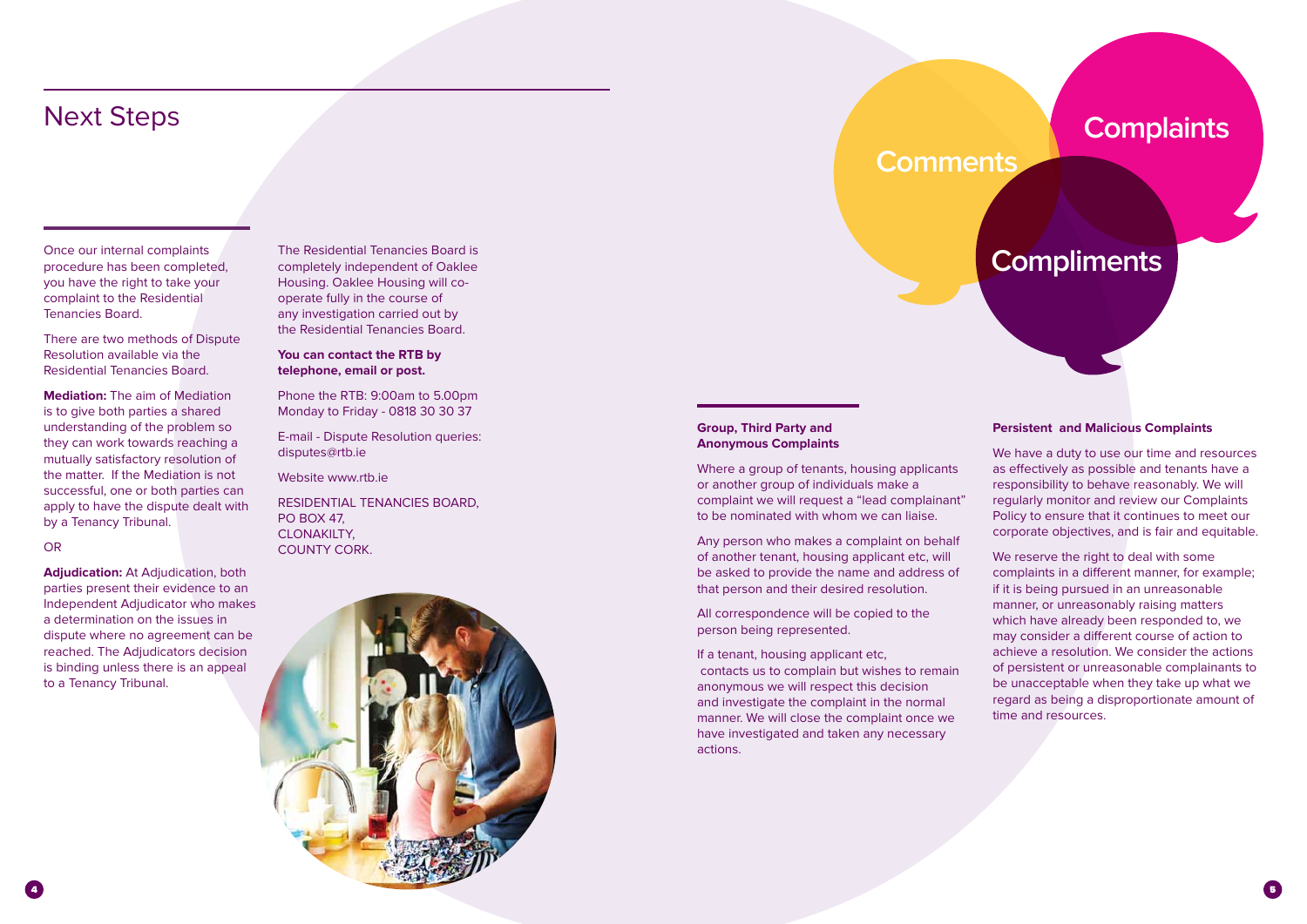#### **Unacceptable Actions or Behavior by Complainants**

Oaklee Housing understands that individuals may act out of character in times of difficulty or distress. Indeed a complainant may have encountered upsetting or distressing circumstances prior to bringing a complaint to the Association. Oaklee Housing does not therefore view actions or behavior as unacceptable simply because a complainant is assertive or determined.

However, the actions or behaviour of complainants who are angry, demanding or persistent may be viewed as unacceptable behaviour towards Oaklee Housing staff. It is these actions or behaviours that the Association considers unacceptable. In certain circumstances where a complainant's actions are unacceptable, overly demanding, violent or abusive we reserve the right to restrict or change their access.

#### **Complaints Received when Court Action is Pending**

A complainant cannot make a formal complaint to Oaklee Housing if it is in relation to any pending court action initiated by either Oaklee Housing or the Complainant.

#### **Freedom from Harassment and Illegal Eviction**

 A landlord who continually acts in a way that is designed to make a tenant leave the property could be guilty of harassment. This could include things such as; changing the locks, cutting off your water or electricity supply, interfering with your possessions or threatening verbal or physical behaviour. The law offers protection to tenants in these circumstances, always seek advice immediately. The Residential Tenancies Board has the power to investigate such actions.

### **Oaklee Housing understands that individuals may act out of character in times of difficulty or distress.**



#### **How We Manage our Complaints**

Our Complaints Department focuses on reaching a solution to all complaints. We deal with and respond to complaints openly and nondefensively and take a problem-solving approach. We record and monitor all complaints and will inform complainants of progress and the outcome of any investigation. We try at all times to deal with complaints promptly, courteously, systematically, and fairly and we use the complaints system to learn from mistakes and to raise the level of customer satisfaction.

We will advise all complainants of their rights to redress. Where we make mistakes we will apologise and seek to rectify our error.

#### **Tenant Disputes/Anti-social Behaviour**

Matters relating to fellow tenants/neighbours will be dealt with by the Housing Management Team. If and when we can help, the Housing Management Team will give assistance but this is not always possible. If you are dissatisfied with the response from the Housing Management Team you can ask for your complaint to be investigated under the Formal Complaints Policy.

# oaklee: housing

### **We deal with and respond to complaints openly and nondefensively and take a problemsolving approach.**

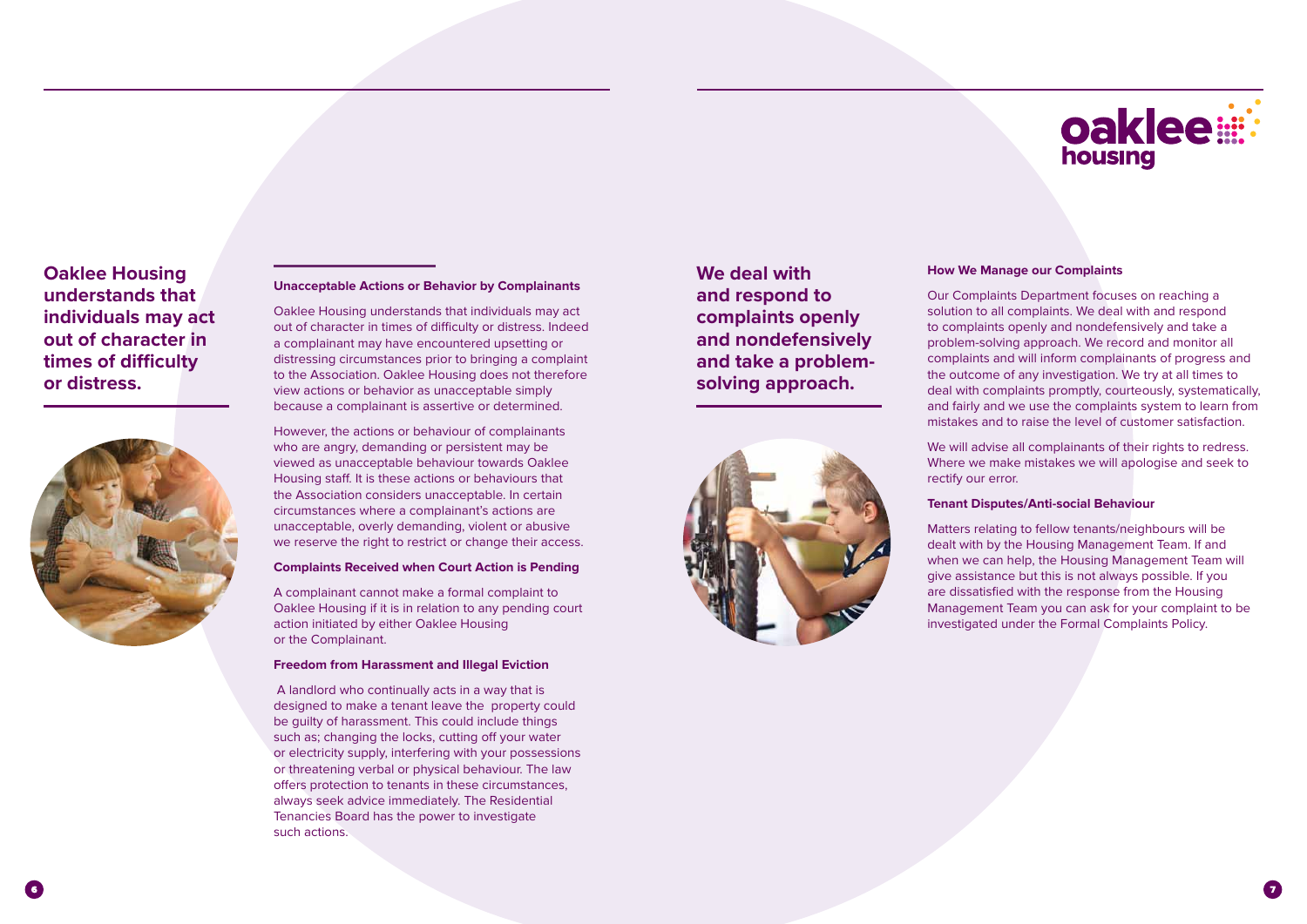#### **Independent Advice**

In order to ensure impartiality, Oaklee reserves the right to engage the services of the an independent specialist body to comment on how we conducted our investigation. Before sending a complaint, please consider if Oaklee Housing is the appropriate body to complain to about your issue.

We are committed to providing high quality services and we welcome and value your feedback

#### **Routine Requests**

| Home Address:        |  |
|----------------------|--|
| Name of Complainant: |  |

| Do you want the Association to deal directly with |  |  |  |
|---------------------------------------------------|--|--|--|
|---------------------------------------------------|--|--|--|

Yes No

The Association has implemented a dedicated Customer Services Centre for you to report repairs or make general housing enquiries. Oaklee Housing Services Centre can be contacted on

If YES, please ask your helper or advisor to fill in the section below: My relationship to the complainant is: My address is: Telephone: Signature:

#### **T: 01 400 2650**

**Oaklee Housing 132 James's Street Dublin D08 PK25**

**E: enquiries@oakleehousing.ie T: 01 400 2650 www.oaklee.ie**

# **Contact Us**

#### **1 Contact Details**

#### **2 Details of Complaint**

Please give details of your complaint below.

Remember to include dates, times, names and any other relevant information (attach a separate sheet if required.)



**PLEASE RETURN THIS FORM BY POST TO:**

#### **Oaklee Housing**

132 James's Street Dublin D08 PK25

#### someone acting on your behalf?

| Date: |  |  |
|-------|--|--|
|       |  |  |

## Complaint Form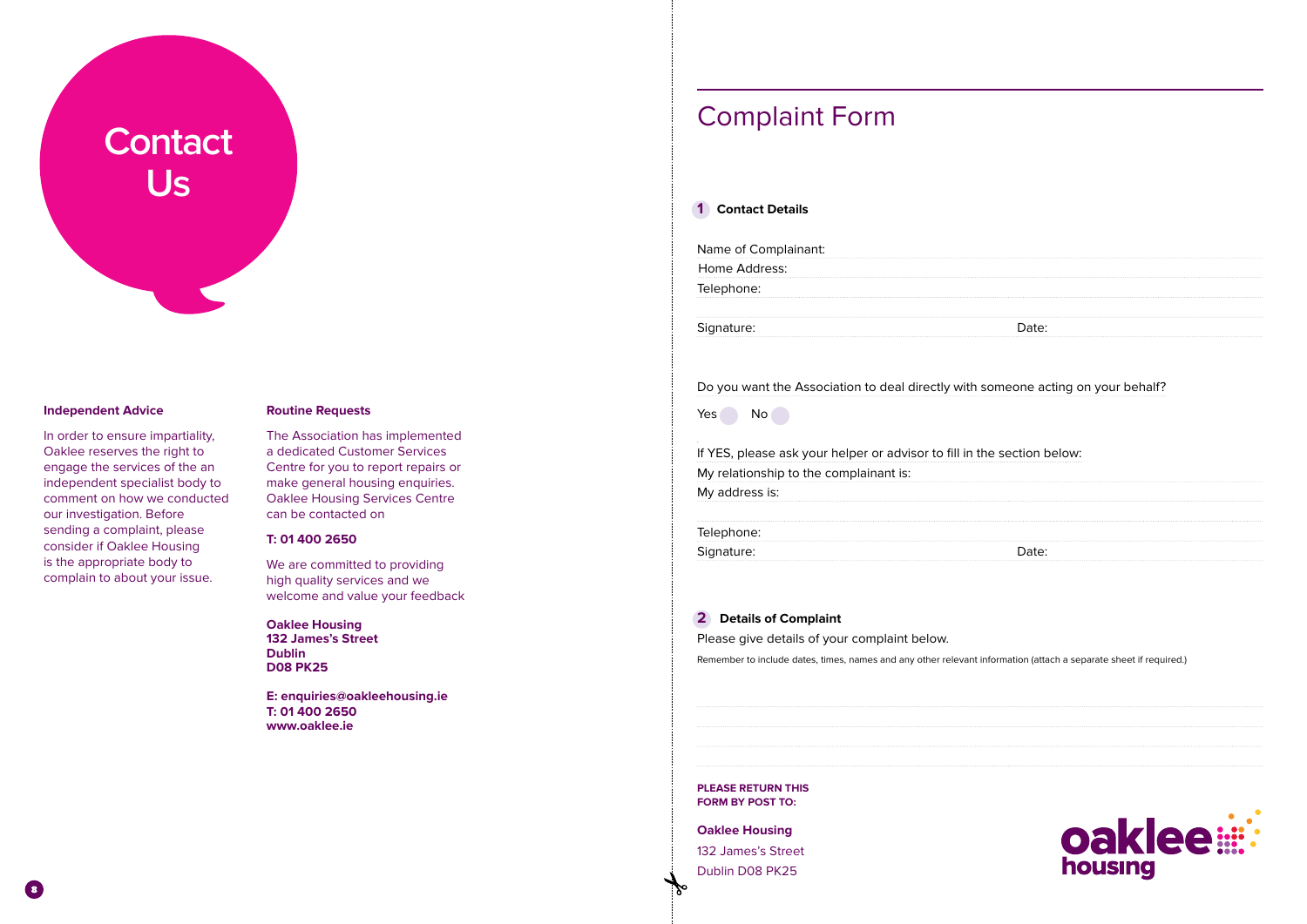#### **3 Supporting Documentation**

Please list below any supporting documentation which you are including with your complaint.



#### **4 Resolution of Complaint**

What action would you like the Association to take to help resolve your complaint?

#### **5 Data Protection**

**Working** together for positive change



In order to investigate your complaint and help us deliver efficient services, we need to collect relevant personal details. We comply with the Data Protection Act 1998 when dealing with personal data. This means that your personal data will be processed in accordance with the law. Please note that we may share personal data with other organisations where appropriate.

| Please tick the box to confirm that you have read the Data Protection |
|-----------------------------------------------------------------------|
| information above and are consenting to Oaklee Housing processing     |
| your personal data.                                                   |

# Complaint Form

**We want to hear from you if you have any comments, suggestions or compliments about our services or staff.**